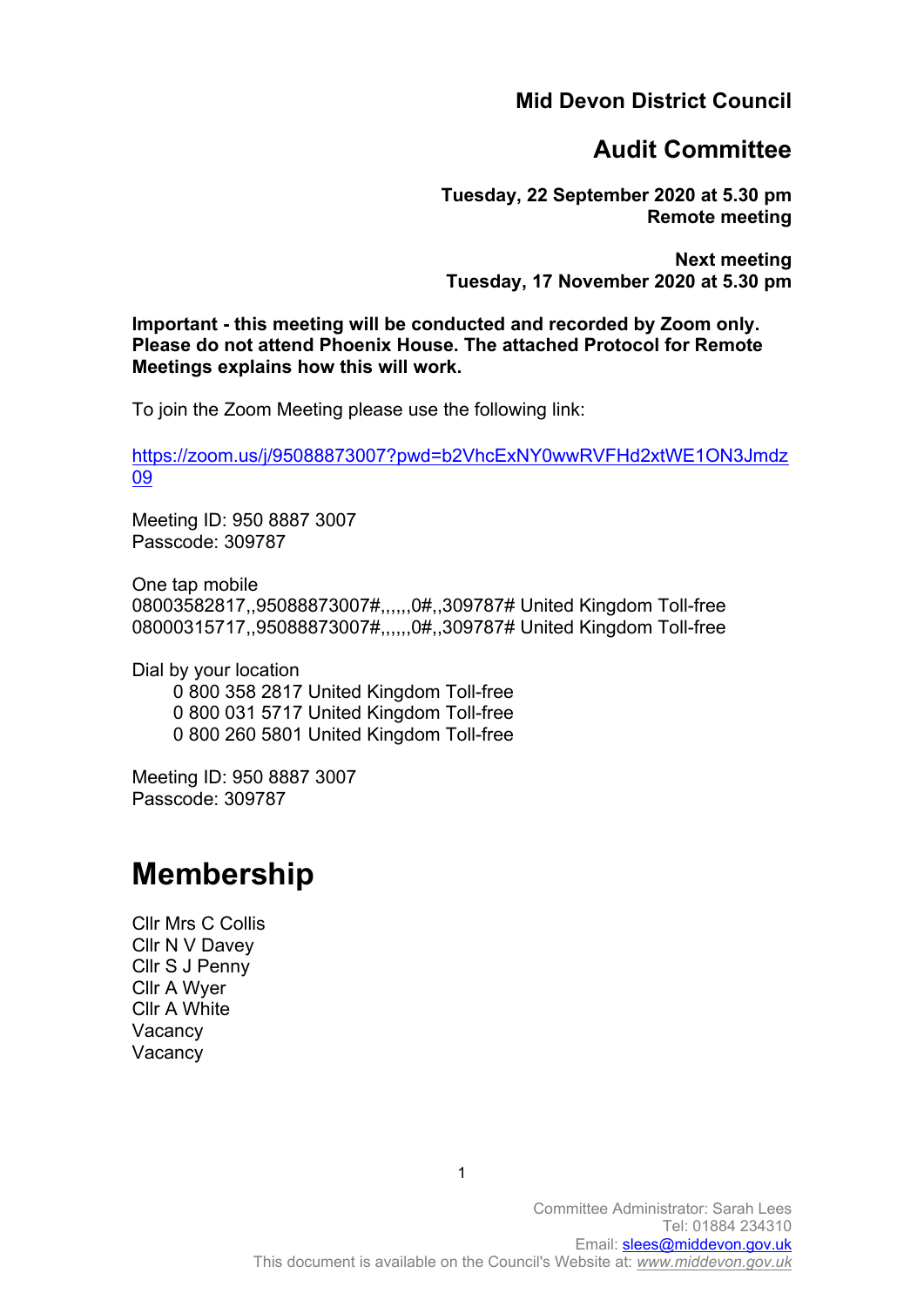# **A G E N D A**

*Members are reminded of the need to make declarations of interest prior to any discussion which may take place*

1. **Election of Chairman (Chairman of the Council in the chair)**  To elect the Chairman of the Audit Committee for the remainder of the municipal year 2020 / 2021.

# 2. **Apologies**

To receive any apologies for absence.

3. **Protocol for Remote Meetings** *(Pages 5 - 10)*

# 4. **Public Question Time**

To receive any questions relating to items on the Agenda from members of the public and replies thereto.

#### 5. **Declaration of Interests under the Code of Conduct**

Councillors are reminded of the requirement to declare any interest, including the type of interest, and reason for that interest, either at this stage of the meeting or as soon as they become aware of that interest.

#### 6. **Minutes of the previous meeting** *(Pages 11 - 22)*

Members to consider whether to approve the minutes as a correct record of the meeting held on 11 August 2020.

# 7. **Chairman's Announcements**

To receive any announcements that the Chairman may wish to make.

#### 8. **Housing Infrastructure Fund - Planning Appeal decision and risk in relation to funding** *(Pages 23 - 46)*

To receive a report from the Head of Planning, Economy and Regeneration in response to a Member request for the Audit Committee to consider the recent planning appeal decision at Siskin Chase (the Colebrook site allocation), Cullompton (19/00118/MOUT) in respect of the funding of the Cullompton town centre relief road scheme and the risk profile in respect of the recovery of Housing Infrastructure Funds from development. This report follows the report on the Housing Infrastructure Fund (HIF) projects considered at the meeting of Scrutiny Committee on 20<sup>th</sup> July 2020.

(Appendix 2 – to follow)

#### 9. **Outlook security**

Following comments made at the previous meeting the Group Manager for Governance, Performance and Data Security will provide a verbal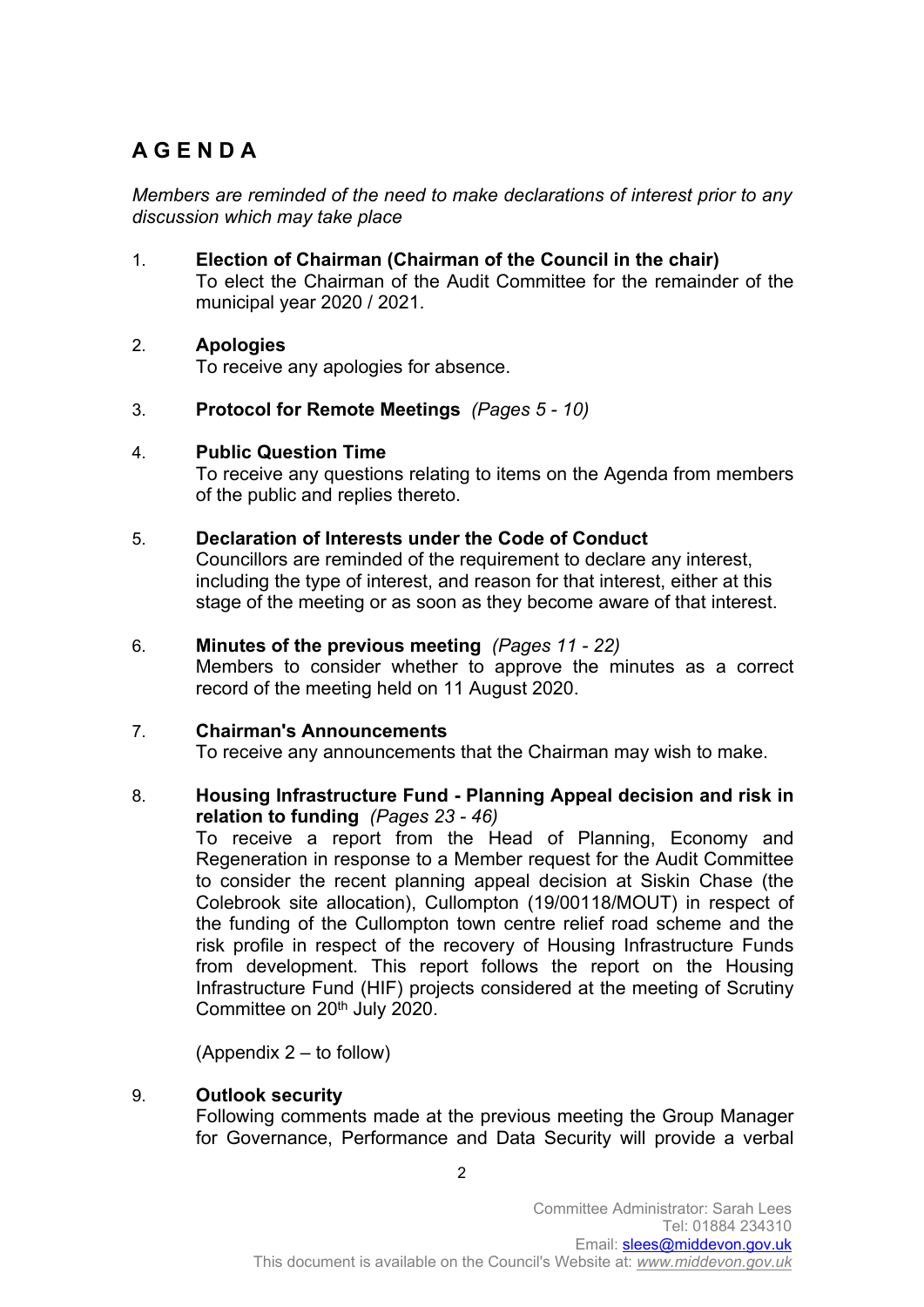update on the measures that are in place to secure 'Outlook' security for Mid Devon District Council.

# 10. **Performance and Risk** *(Pages 47 - 84)*

To receive a report from the Group Manager for Performance, Governance and Data Security providing Members with an update on performance against the Corporate Plan and local service targets for 2020-21 as well as providing an update on the key business risks.

# 11. **Progress update on the Annual Governance Statement Action Plan**  *(Pages 85 - 90)*

To receive a report from the Group Manager for Performance, Governance and Data Security providing the Committee with an update on progress made against the Annual Governance Statement 2019/20 Action Plan.

# 12. **Internal Audit Assurance Opinions** *(Pages 91 - 94)*

To receive an update note on the standardisation of Assurance Opinions across the public sector as recommend by CIPFA and adoption of this by DAP.

#### 13. **Internal Audit Progress Report** *(Pages 95 - 104)*

To receive a report from the Head of the Devon Audit Partnership monitoring the progress and performance of Internal Audit.

#### 14. **External Audit Progress Report and Sector Update** *(Pages 105 - 126)*

To receive a report from Grant Thornton providing an update on progress in delivering their responsibilities as the Council's external auditors. They will also provide a verbal update in respect of the Redmond review.

# 15. **Identification of items for the next meeting**

Members are asked to note that the following items are on the agenda for the next meeting:

- Performance and Risk
- Progress update on the Annual Governance Statement Action Plan
- Anti-Fraud and Corruption Policy
- Internal Audit Progress Report
- External Audit Progress Report and Sector Update

Note: This item is limited to 10 minutes. There should be no discussion on the items raised.